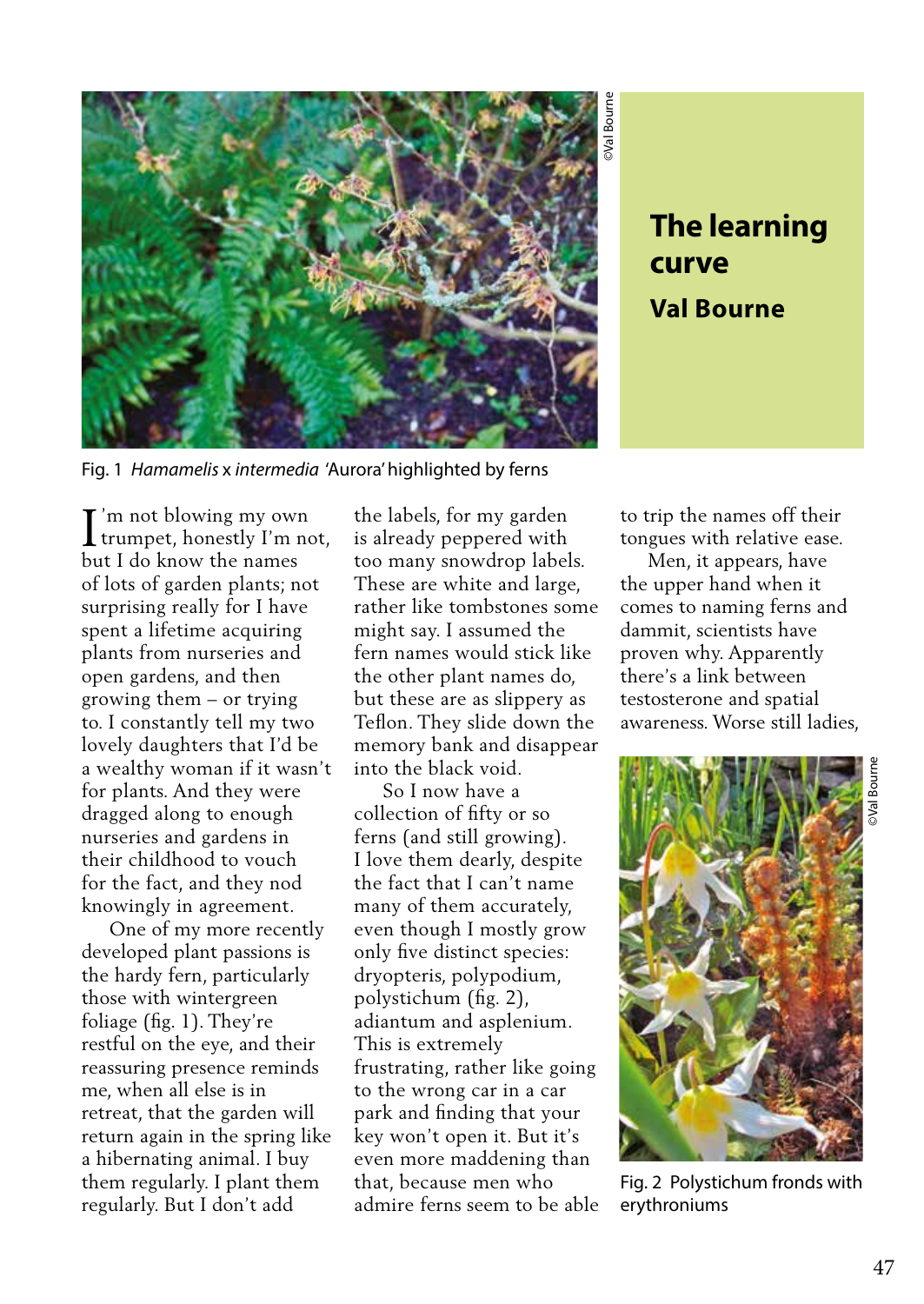a German scientific study found that 'spatial intelligence' was seriously affected by the female hormone oestrogen. Twelve female volunteers, aged between twenty and thirty, were put through a six-week series of exercises to test their awareness of objects around them. During menstruation the hormones fluctuate; oestrogen levels fall and testosterone rises; and the scores of all but one of the women shot up along with the testosterone. Presumably fern-naming would improve for those few testosteronecharged days too, along with getting the right lid on the right saucepan.

 I must also confess that, like many women, I can't read maps very well either. Once, when I was visiting Michael Heseltine's garden, he loomed up behind me and took the map from me,

turned it the right way up and gave it back, before striding off like Tarzan into the jungle. He never said so much as a word, but I'm sure his black labrador smirked. I giggled loudly, as women will. Needless to say I haven't attempted to map my ferns. There lies madness.

 Although not a botanist (and it shows), I have managed to understand the recurring descriptive additions to fern names such as cristatum (crested, as in fig. 3); crispum (frilly-edged); crenatum ( scallop-shaped); frizelliae (very crinkled like the lettuce); fimbriatum (with a small fringe); congestum (crowded, rather like the M25 on a Friday afternoon); grandiceps (large-headed); and saggitatum (arrowshaped). I'm not so sure of the difference

between 'Grandiceps' and 'Grandiceps Askew' though; the latter is described by the fern king Martin Rickard as neat, but rare. It can only be a couple of glasses of wine between upright and askew; but that's where I may be going wrong, for I'm teetotal.

 Some names reflect the collector, such as Martindale (Lake District, 1872), Bevis (Devon, 1876), or Druer, circa 1900. These date from the Victorian episode of fern fever, or pteridomania, when enthusiasts roamed the damper western half of Britain, where ferns tend to flourish, in search of the unusual and rare. It goes without saying that Martindale, Bevis and Druer were men: although bonnet-wearing ladies with baskets apparently denuded Greater London of ferns for their conservatories and terrariums.

 There are of course female fern fanatics, such as Angela Tandy of Fibrex Nurseries (www.fibrex.co.uk). She can name anything in the blink of an eye, although she is NOT suffering from a surfeit of testosterone I hasten to add. She's been working with ferns for forty years on the family's Warwickshire nursery and she told me that "you get to recognise them. They're like children and they're all different." Her advice is to look carefully and say the name out loud every time you see your new treasure.



Fig. 3 *Dryopteris filix-mas* 'Cristata'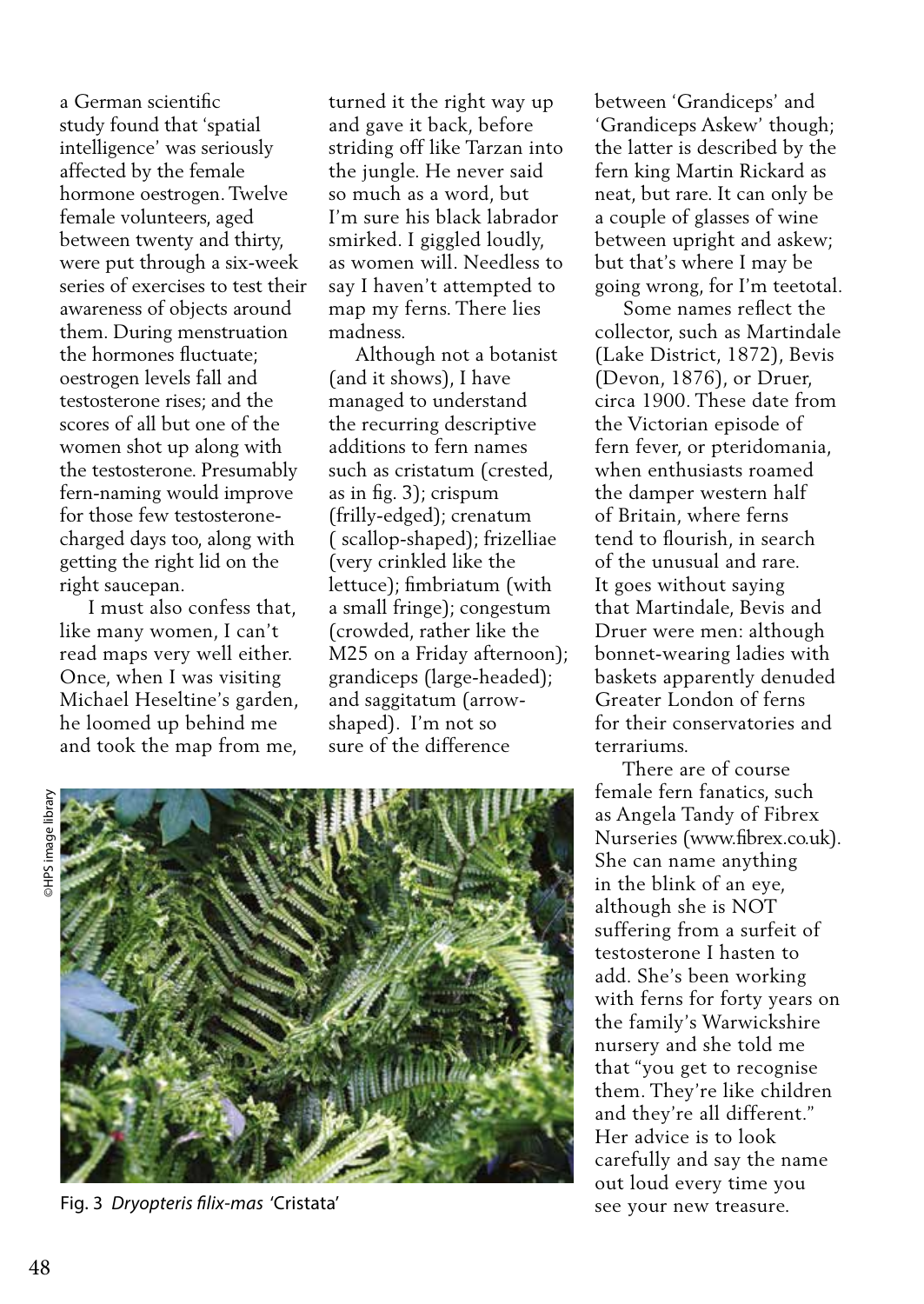Keep doing it until you know it by sight. Once you've learnt the name, look closely and learn to recognise the differences. Start with the foliage, then look at the colour of the stems and how they grow, examining the detail rather as you do with snowdrops. This advice has come rather late for me as I no longer have any of the labels.

 Angela acknowledges that there are definitely more men who fancy ferns than women. They can be rather 'nerd-like', to use her words, but you have to be a nerd to undertake the ten-year process of raising ferns from spores. "Women just want to grow beautiful ferns that look lovely" she added and I'm with her there. Her ultimate favourite is *Polystichum setiferum* 'Pulcherrimum Bevis'. "The architectural fronds appear in April, it's evergreen and it's no bother because you can grow it in a border in dappled shade, though not deep shade. It's the perfect fern". And it's rather like a feathery shuttlecock. Polystichum means many-bristled so this is a trait that will get you into the naming ballpark. My *P. s.* 'Bevis' came via Sibylle Kreutzberger who used to be one of the Head Gardeners at Sissinghurst in Kent, with her partner the late Pamela Schwerdt. On good soil

P. s. 'Bevis' will become large and luxuriant and you can divide a mature crown, should you wish to, between April and August. Mine took several years to really shine, and I find ferns are best planted small and left to develop. Most are divided in the growing season. The exception is the summer-dormant polypody which needs to be tackled in August or September when it starts into growth once again.

 I recently saw a splendid example of a blackstemmed fern, *Dryopteris wallichiana*, in a Suffolk garden; and that one also came from Sissinghurst. It is widely distributed but it's the Himalayan form, collected by Nathaniel Wallich (1786-1854), that's dark and handsome. This is one fern you should see before you buy. It loves summer moisture, and my large clump failed to produce fronds a couple of springs ago, following a dry summer and winter. I laid it on its side and – lo and behold – it produced new fronds in August from one part; so it clings on.

 I like the solid fronds of hart's tongue fern, *Asplenium scolopendrium*  (fig. 4), and these need deep shade because they scorch in sun. The exception is a golden form called *A. s.* (Crispum group) 'Golden Queen'. It needs a brighter position in order to develop golden foliage. Mine's in

shade and looks just as green as the others.

 The *A. s.* Crispum group are small upright ferns that must have moist shade and shelter from midday sun. They have wavy edges that look as though they've been gathered up round the edges, or 'goffered' as Martin Rickard calls it; rather like wavy hair that's been crimped with tongs. The best fronds belong to *A. s*. (Crispum group) 'Crispum Bolton's Nobile' (fig. 5) and, when this fern has settled in, each frond will measure 10cm across. Mine is doing it; I've had the tape measure out to prove it!

 The one I have the most trouble with is the lady fern, *Athyrium filix-femina*, because the fronds shrivel up when it becomes too dry.



Fig. 4 *Asplenium scolopendrium*